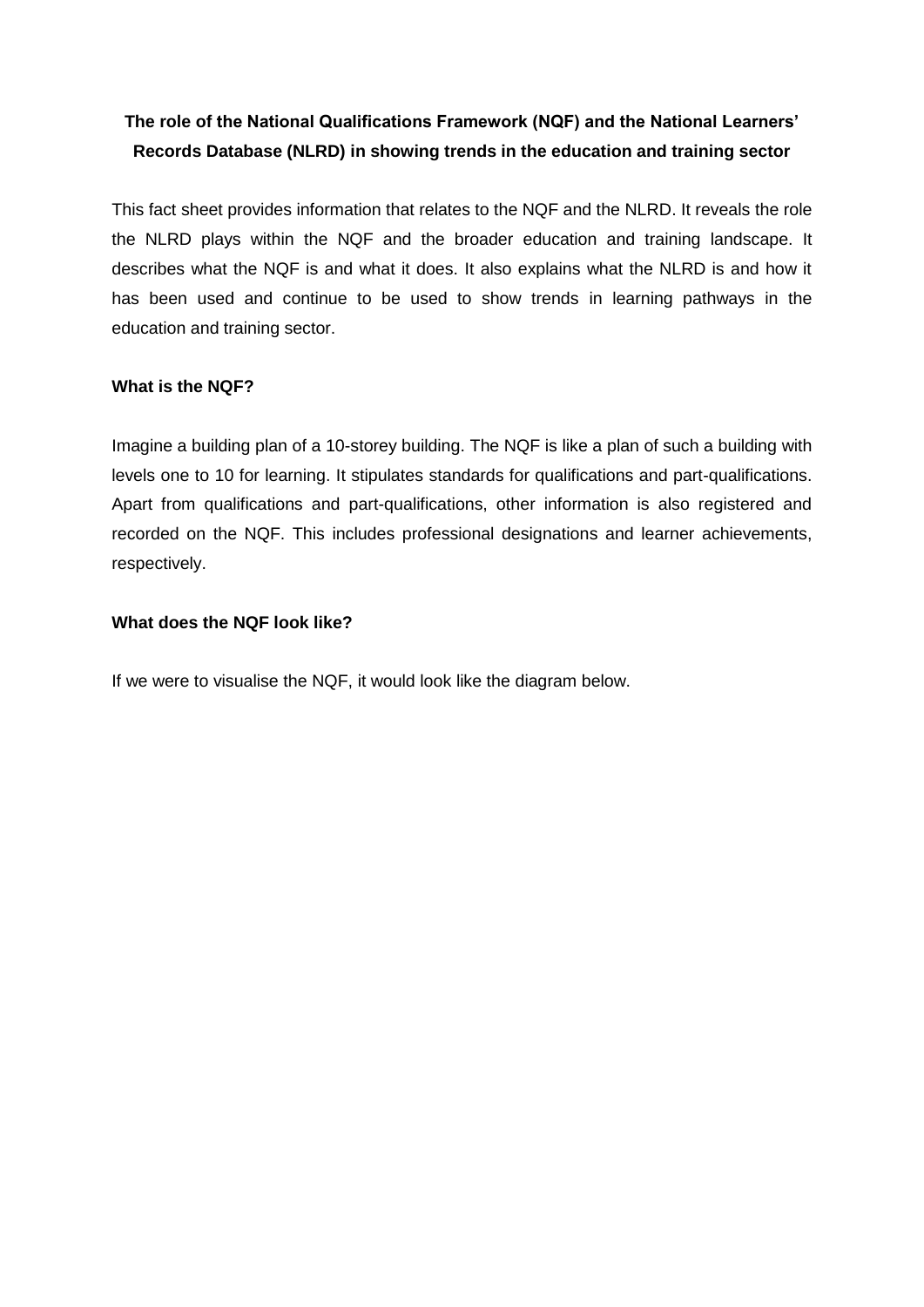| <b>National Qualifications Framework</b> |                                                                                       |                                                                                           |                                              |                                           |  |
|------------------------------------------|---------------------------------------------------------------------------------------|-------------------------------------------------------------------------------------------|----------------------------------------------|-------------------------------------------|--|
| Level                                    | Sub-framework and qualification types                                                 |                                                                                           |                                              |                                           |  |
| 10                                       | Higher Education Qualifications Sub-Framework                                         | <b>Doctoral Degree</b><br><b>Doctoral Degree (Professional)</b>                           | $\ast$                                       | Occupational Qualifications Sub-Framework |  |
| 9                                        |                                                                                       | <b>Master's Degree</b><br><b>Master's Degree (Professional)</b>                           | $\star$                                      |                                           |  |
| 8                                        |                                                                                       | <b>Bachelor Honours Degree</b><br><b>Postgraduate Diploma</b><br><b>Bachelor's Degree</b> | <b>Occupational Certificate</b><br>(Level 8) |                                           |  |
| $\overline{7}$                           |                                                                                       | <b>Bachelor's Degree</b><br><b>Advanced Diploma</b>                                       | <b>Occupational Certificate</b><br>(Level 7) |                                           |  |
| 6                                        |                                                                                       | <b>Diploma</b><br><b>Advanced Certificate</b>                                             | Occupational Certificate<br>(Level 6)        |                                           |  |
| 5                                        |                                                                                       | <b>Higher Certificate</b>                                                                 | <b>Occupational Certificate</b><br>(Level 5) |                                           |  |
| $\overline{a}$                           | General and Further Education and<br><b>Training Qualifications Sub-</b><br>Framework | <b>National Certificate</b>                                                               | <b>Occupational Certificate</b><br>(Level 4) |                                           |  |
| 3                                        |                                                                                       | <b>Intermediate Certificate</b>                                                           | <b>Occupational Certificate</b><br>(Level 3) |                                           |  |
| $\overline{2}$                           |                                                                                       | <b>Elementary Certificate</b>                                                             | <b>Occupational Certificate</b><br>(Level 2) |                                           |  |
| $\mathbf{1}$                             |                                                                                       | <b>General Certificate</b>                                                                | <b>Occupational Certificate</b><br>(Level 1) |                                           |  |

\*Qualification types beyond level 8 on the Occupational Qualifications Sub-Framework (OQSF) have not been determined.

The NQF brings together three Qualifications Sub-Frameworks, namely, the:

- General and Further Education and Training Qualifications Sub-Framework (GFETQSF);
- Higher Education Qualifications Sub-Framework (HEQSF); and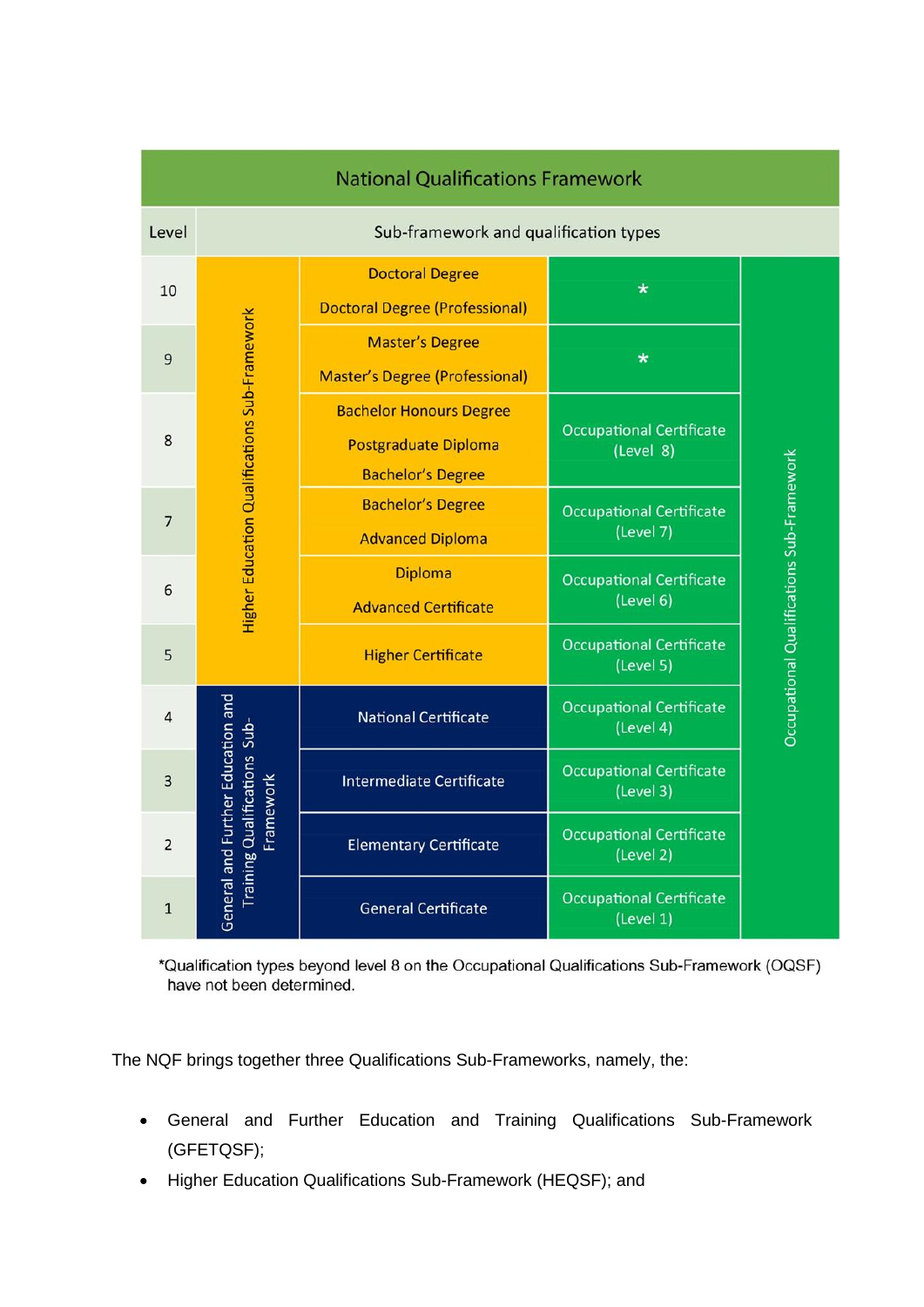Occupational Qualifications Sub-Framework (OQSF).

These three Sub-Frameworks are interdependent and enable learners to move from one Sub-Framework to the other with ease.

### **What does the NQF do?**

As has been mentioned above, the NQF is like a map or guide that enables learners to chart their education and training path. For example, schooling in South Africa begins under the umbrella of General and Further Education and Training Qualifications Sub-Framework or what is better known as Basic Education. At the end of Grade 9, a learner can either take the vocational route and go to a Technical and Vocational Education and Training (TVET) College or remain within the General and Further Education and Training Qualifications Sub-Framework and read towards a National Senior Certificate at NQF Level 4.

Similarly, a learner who takes the Occupational Qualifications Sub-Framework route will get a National Certificate (Vocational) also pegged at NQF Level 4. These learners can continue to higher education or obtain other higher occupational qualifications. They can also move across the Sub-Frameworks. The NQF was created to ensure that all this is possible without learners reaching 'dead-ends' in their education and training.

### **What is the NLRD?**

The NLRD is the electronic information management system of the South African NQF. It is maintained by the South African National Qualifications Authority (SAQA), which is the statutory body responsible for further developing and implementing the NQF to ensure that the South African education and training system is world class. The NLRD enables SAQA to manage the NQF and also report accurately on aspects of the education and training system in South Africa.

### **What are the main functions of the NLRD?**

The NLRD provides:

- Policy makers with comprehensive information to enable evidenced-based decisionmaking and policy planning;
- Types of qualifications required and over-supply of qualifications;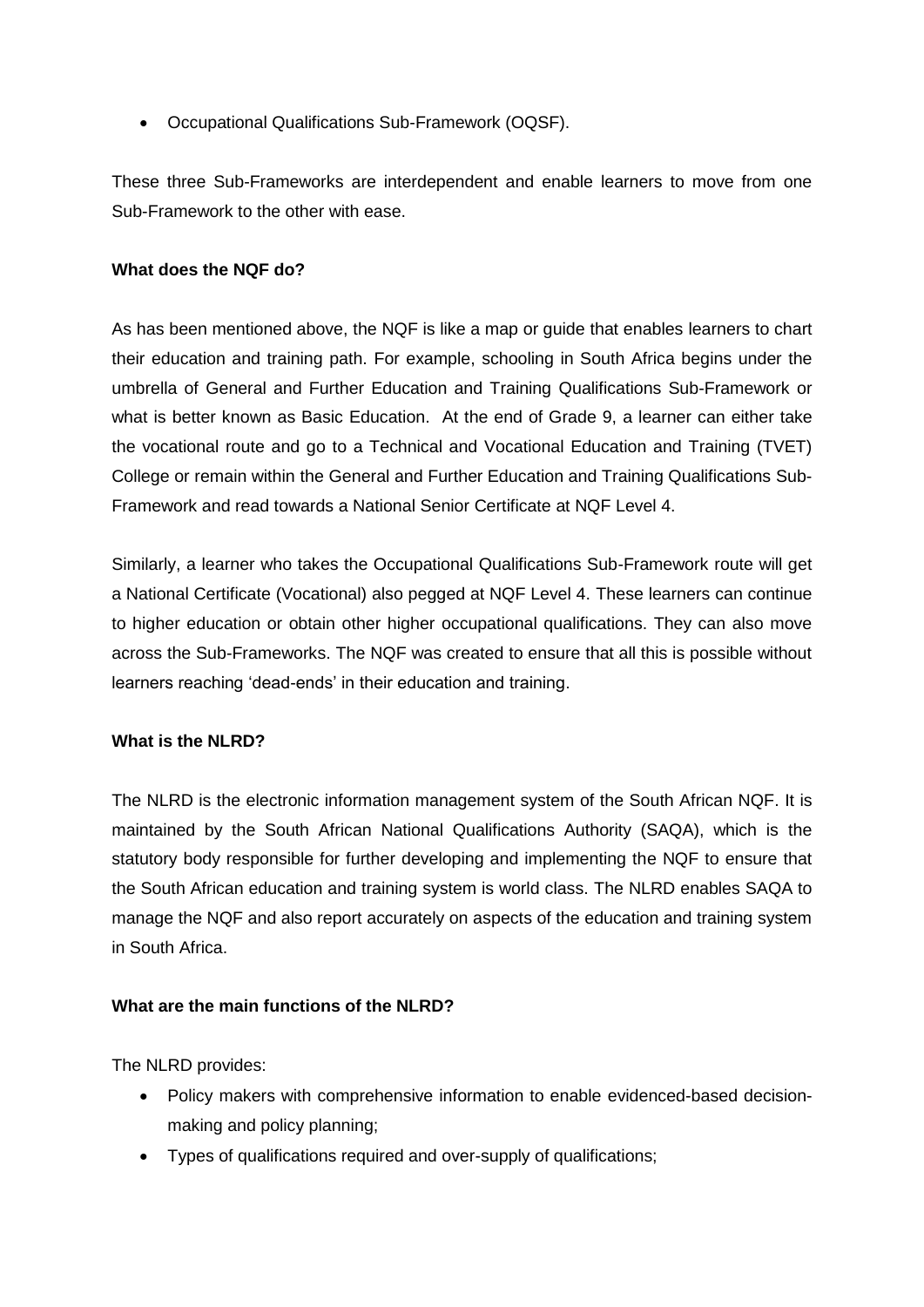- Learners and employers with proof of qualifications obtained; and
- Information that assists with career development and advice.

## **What are the highlights of the NLRD?**

The NLRD:

- Is the first such information management system in the world and has been in operation since November 1999;
- Has enabled SAQA to assist other countries including the United Arab Emirates and Namibia in developing information management systems for their qualifications frameworks; and
- Has enabled SAQA to produce trends reports on the South African education and training system.

### **What information is on the NLRD?**

The information on the NLRD is not static as more information keeps on being added to it. However, as at 30 September 2017, the NLRD had the following information:

| Number of people (Learners and those with Professional<br>Designations and registered Assessors) | 18 052 595 |
|--------------------------------------------------------------------------------------------------|------------|
| Number of people who are Learners                                                                | 17 852 717 |
| Number of people with Professional Designations                                                  | 299 871    |
| <b>Total Qualification Achievements</b>                                                          | 14 370 038 |
| Total Qualification Achievements via RPL                                                         | 32 444     |
| Accredited providers for qualifications                                                          | 4 205      |
| Qualifications currently registered on the NQF                                                   | 11 294     |
| Unit Standards currently registered on the NQF                                                   | 11 492     |
| Professional Bodies currently recognised on the NQF                                              | 99         |
| Professional Designations currently registered on the<br>NQF                                     | 359        |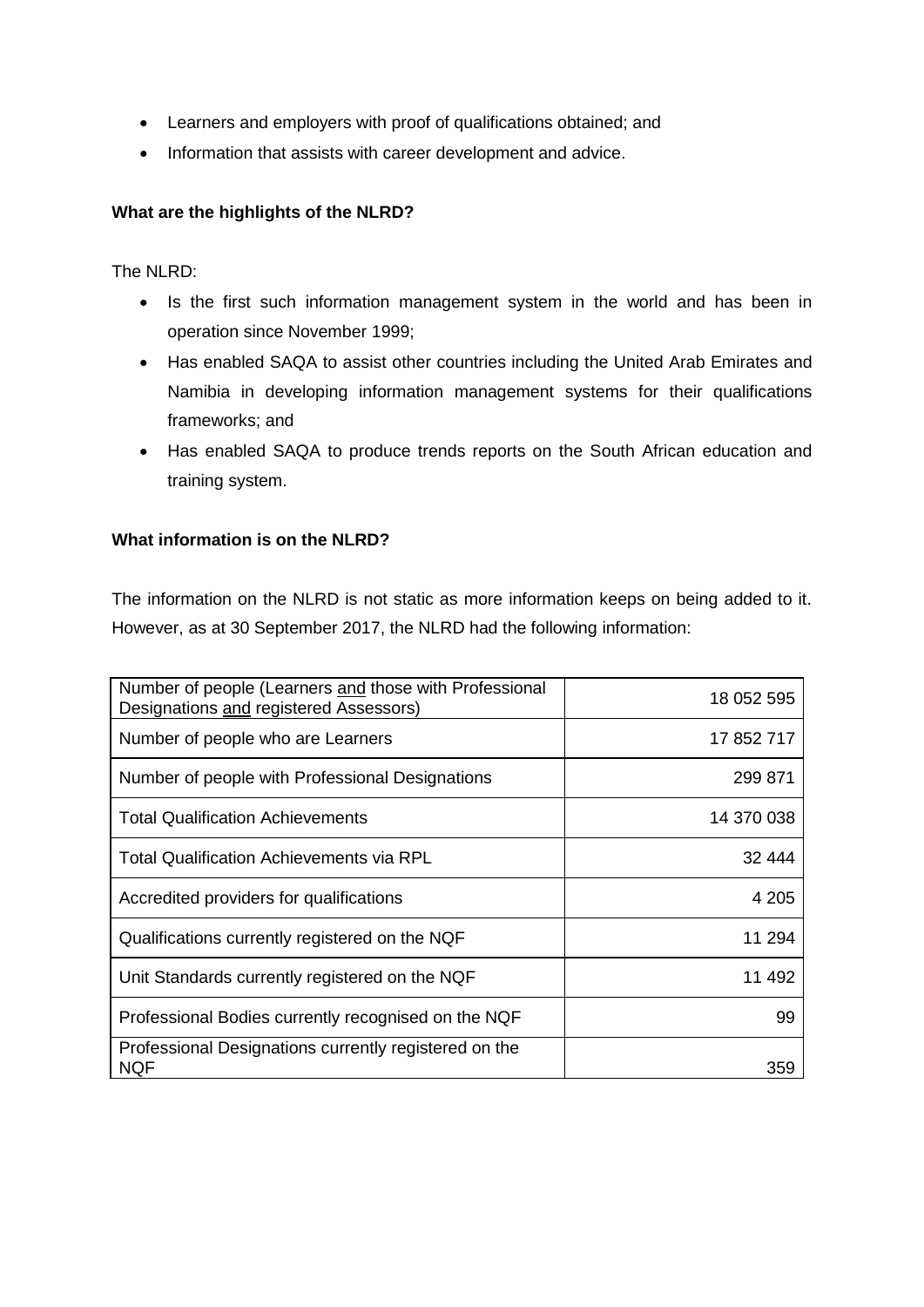#### **How does the NLRD show movement within the NQF?**

One of the reasons for establishing the South African NQF was to facilitate movement of learners within education, training and career paths. In other words, the NQF was established in part to enable the connection between qualifications to allow for movement of learners through the formal education and training system and its linkages with the world of work. With the NQF, learners should be able to move within and across Sub-Frameworks from the General and Further Education and Training Qualifications Sub-Framework to the Higher Educations Qualifications Sub-Framework or across to the Occupational Qualifications Sub-Framework and vice versa.

For example, the diagram below shows movement of learners within the ECD sector. This was revealed in the 4<sup>th</sup> Trends Report that was published by SAQA in March 2017. The report can be ordered: [here.](http://www.saqa.org.za/show.php?id=5689)

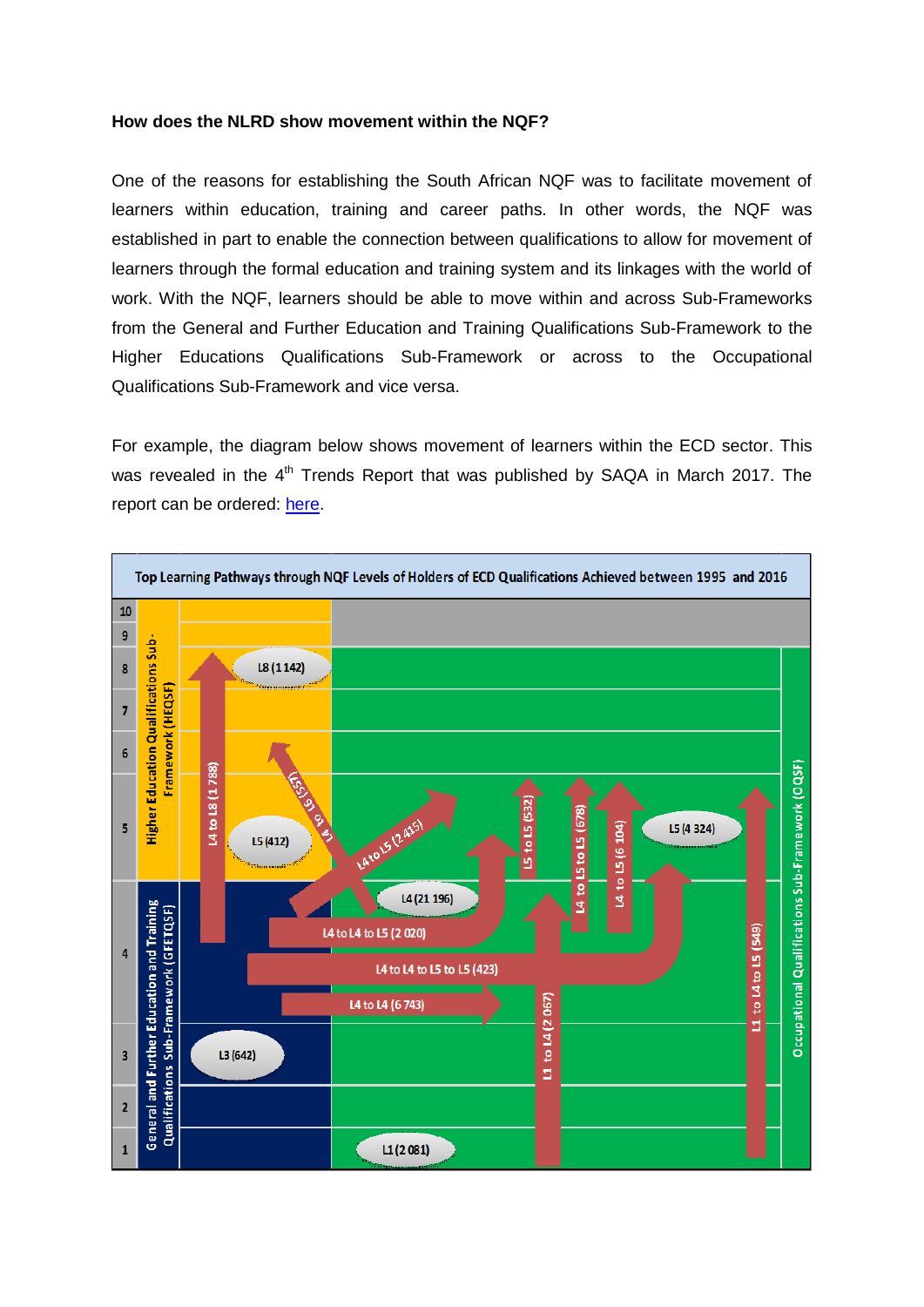The diagram shows movement of learners horizontally, vertically and diagonally across the NQF. For instance, 6 743 learners moved horizontally from NQF Level 4 on the GFETQSF to NQF Level 4 on the OQSF, while 1 788 learners moved vertically from NQF Level 4 on the GFETQSF to NQF Level 8 on the HEQSF and 2 415 learners moved diagonally from NQF Level 4 on the GFETQSF to NQF Level 5 on the OQSF. Such movement could only be made possible by the NQF.

### **What is the value of the trends reports?**

With the information from the NLRD, SAQA has produced four Trends Reports:

- 1) Trends in Public Higher Education in South Africa 1992 to 2001 (published in 2004);
- 2) Trends in Public Higher Education in South Africa 1995 to 2004 (published in 2007);
- 3) Work-Related Qualifications and Part-Qualifications registered on the NQF: Trends 2002 to 2011(published in 2013); and
- 4) Pathway Trends: Qualifications Awarded and Learners' Movement across the South African Education and Training System, 1995 to 2014 (published in 2017).

These trends reports provide information that is very useful for decision making and career advice. SAQA encourages researchers in education and training to use the data-mining already done by SAQA as a springboard for conducting further qualitative research to find the reasons behind the trends.

### **How can the information on the NLRD be of assistance?**

One way of making use of the NLRD is to partner with SAQA and explore trends in an area of interest. For example, the Financial Planning Institute of Southern Africa (FPI) partnered with SAQA to produce a report on *Learning Pathways followed by Financial Planners and Financial Advisors*. The report reveals that while there is a standard learning pathway towards becoming a professional financial planner or financial advisor, this path is not taken by many as only 30% of the FPI's members are designated.

Further, the report indicates that while the majority of FPI members (61%) have qualifications in Business, Commerce or Management Studies, 19% have a qualification in Nursing. This is not surprising as nursing is relevant to health and medical underwriting in the life insurance industry, but it demonstrates that individuals move across different